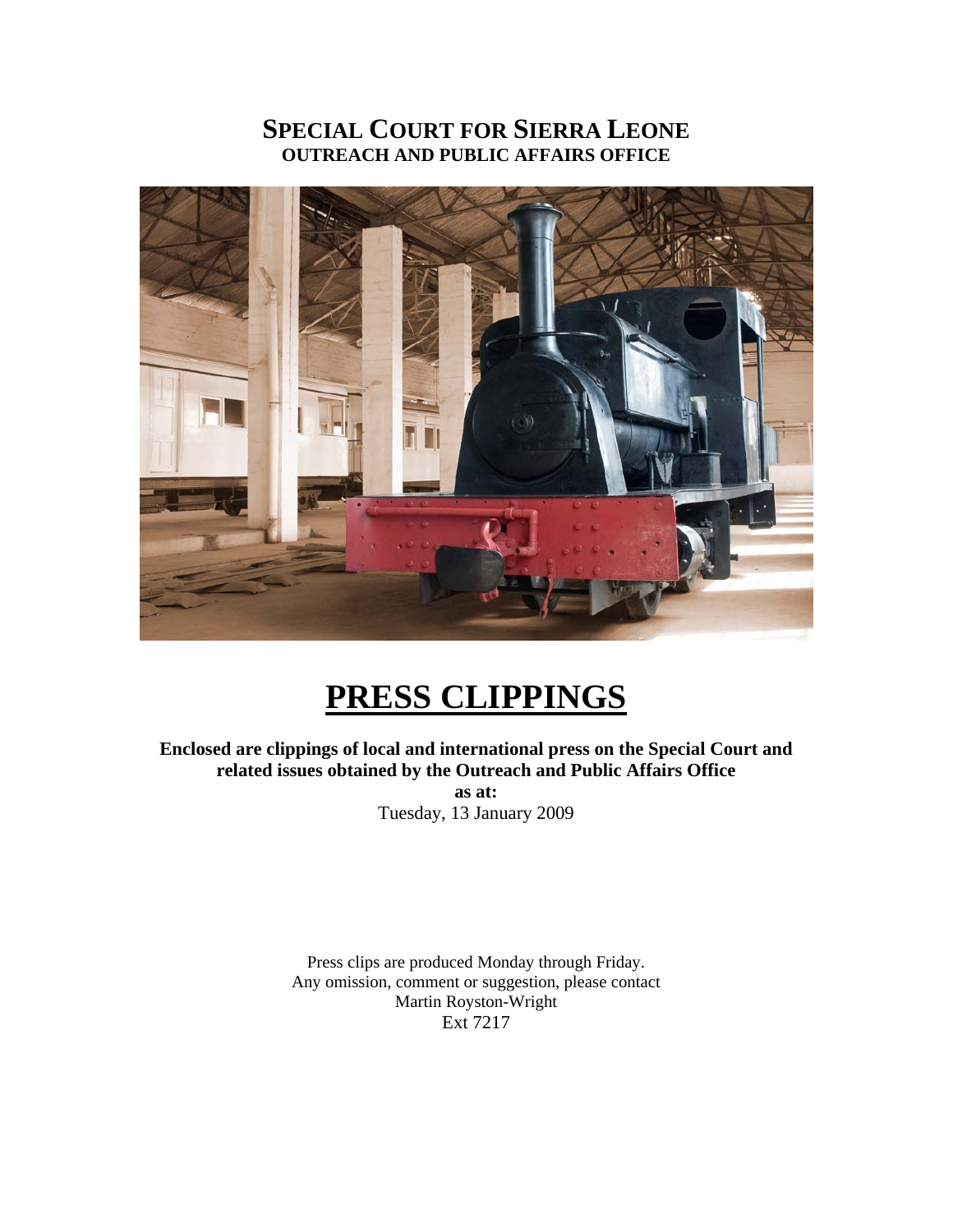| <b>International News</b>                                                      |             |
|--------------------------------------------------------------------------------|-------------|
| Liberian Journalist Testifies Against Charles Taylor / Cocorioko               | Pages 3-4   |
| Court Resumes After Christmas and New Year Recess / Charlestaylortrial.org     | Pages 5-6   |
| UNMIL Public Information Office Complete Media Summaries / UNMIL               | Pages 7-9   |
| Congo's Bemba Accused at Hague of Ordering Rape / Reuters                      | Pages 10-11 |
| World Should Not Condone Violence Threats by Sudan, Rights Activist Says / VOA | Page 12     |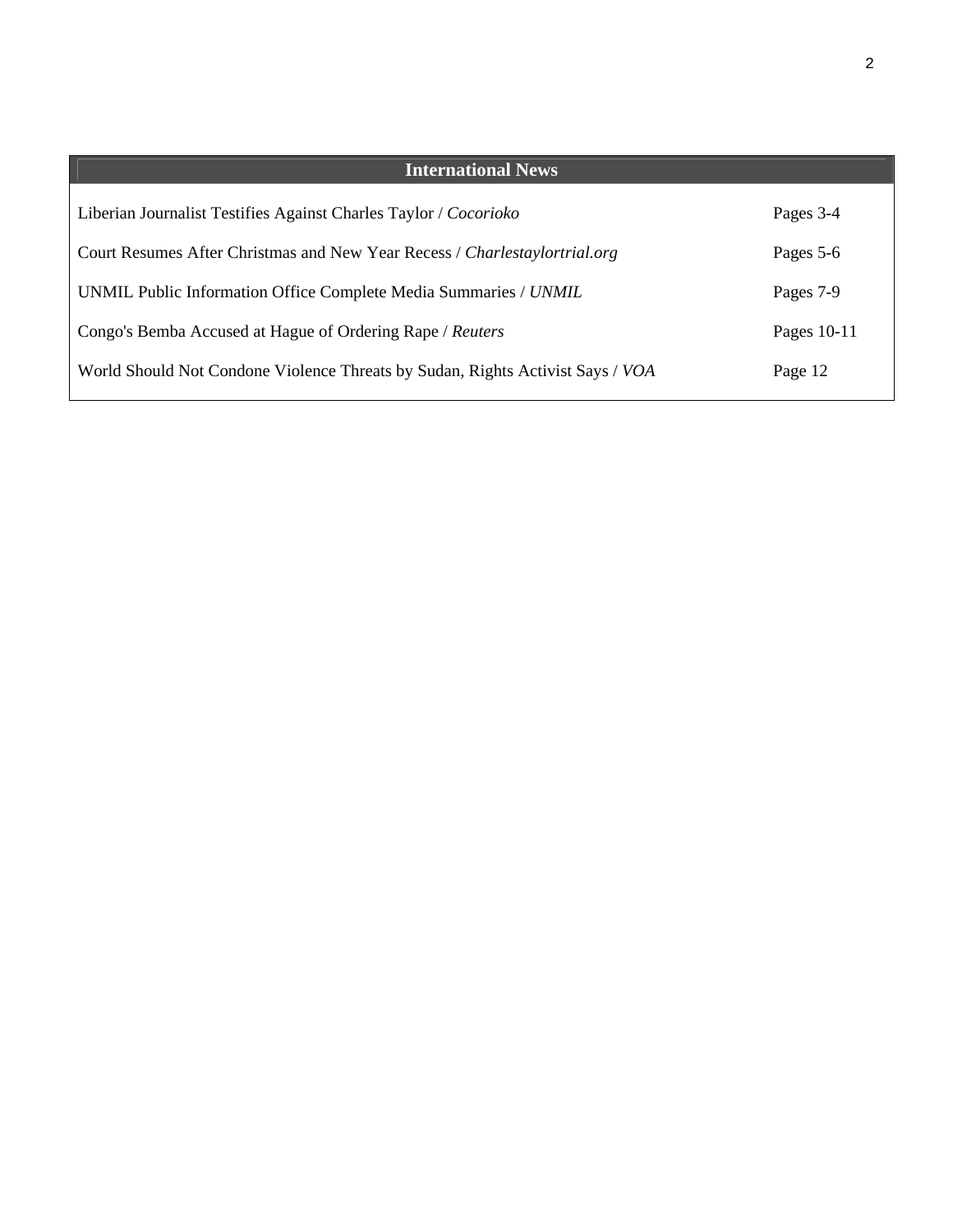Cocorioko Monday, 12 January 2009

#### **Liberian journalist testifies against Charles Taylor**

Written by Joseph Cheeseman

After a relaxing Christmas and New Year Holidays, indicted former Liberian President Charles Taylor comes face to face with one of his own nationals, a journalist who alleged that Taylor's presidency in Liberia had an indisputable character flaw of torturing civilians. Mr. Hassan Bility told the Judges of the Special Court for Sierra Leone that he himself suffered several arrests and mistreatments at the hands of Taylor's security forces for writing news and editorials on the Sierra Leone conflict. BBC World Service Trust Joseph Cheeseman reports.

CHEESEMAN: After the exchange of the New Year greetings by the Judges and the lawyers, the Court got down to serious business with Prosecution witness, Hassan Bility. Hassan said he was constantly in trouble for being critical of Taylor's government involvement in Sierra Leone.

Hassan told the Judges that he first got in trouble with the presidency of Charles Taylor in August of 1997 when he wrote an editorial entitled "Who's the Judas in ECOWAS?" The Prosecution witness said the article questioned the sincerity of the Liberian Government under Charles Taylor to resolve the Sierra Leone conflict in collaboration with other leaders of the West African group, ECOWAS. Bility told the Court a band of Police Officers led by former Assistant Director of Police Saah Gborlie, stormed his office at the National Newspaper with rocket propelled grenade and other deadly weapons.

The Liberian Journalist said he was taken to the headquarters of the Taylor's National Patriotic Party where he was seriously warned by Mr. Taylor himself. BILITY: President Taylor came forward and warned me to desist from writing what he thought were publications or articles designed to undermine his government and expose it to ridicule. He also said that he was [indistinct] against continuing to publish stories of that nature. He said if whatever was going on between him, between Mr. Taylor and the Revolutionary United Front was nobody's business. The soft-spoken Liberian journalist testified that he was arrested for the second time when he wrote a news article in The National Newspaper, entitled "In Sierra Leone, Whom is Government Supporting, Junta or Democracy?" Bility told the Court the article sought information about why the Liberian Government was not represented at an ECOWAS meeting on Sierra Leone held in Nigeria. The witness explained that state security rained several punches on his body with their weapons.

BILITY: The police beat me.

COUNSEL: Where did they beat you this time?

BILITY: Punching  $- I$  mean hitting – and using the butt of the gun to hit me, and using baton – whatever their hands got on.

CHEESEMAN: Mr. Bility testified that he suffered a total of six arrests where he was tortured by state security for publishing several articles, including "Police, ECOMOG Clash," referring to a fight between officers of the Liberia National Police, and "ECOMOG, Good or EVIL," an article which questioned the government state of emergency, and also an article he emailed to Amnesty International about the sexual abuse of Sierra Leonean refugees. He said his final arrest took him to then-President Taylor, who accused him of subversive activities and told him to implicate present Liberian President Ellen Johnson-Sirleaf and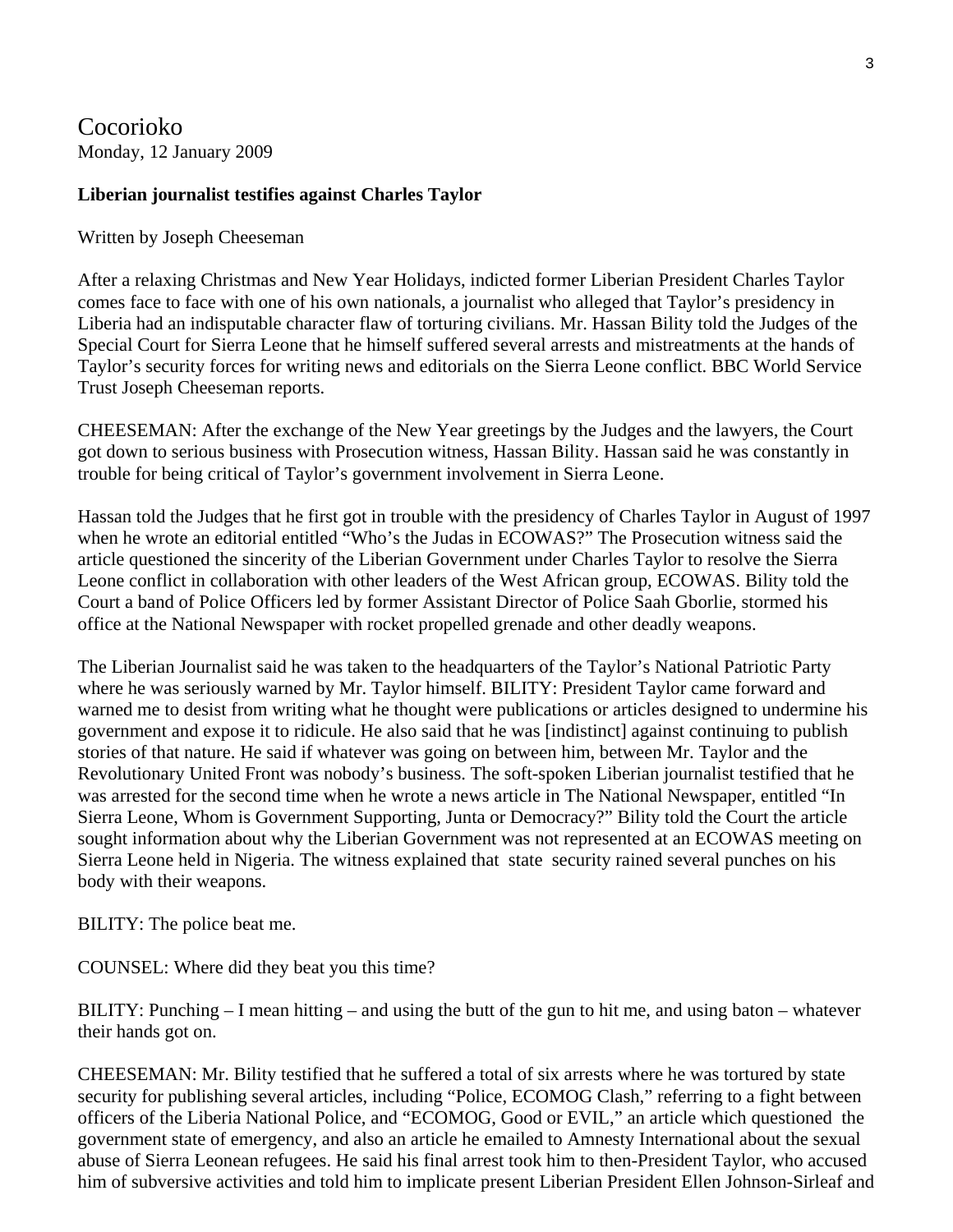other in a coup plot. Hassan quoted the former Liberian President as the United States or the Amnesty International could not save him that time.

BILITY: He alleges that I had travelled to Europe, purchased arms in Europe, imported the arms to Liberia and stored the arms at the United States Embassy in Monrovia, and that I had travelled to Cote d'Ivoire and brought into Liberia 24 mercenaries who were staying at the United States Embassy in Monrovia, and that I, along with the current president, Ellen Johnson-Sirleaf, Bishop Michael Francis, then-Bishop of the Catholic Diocese of Monrovia, Ibrahim [Micho], then an executive of a political party called the New Deal Movement, Alhaji Kromah, leader of the defunct ULIMO-K warring faction, and Robert Perry, the former Assistant Secretary of State for African Affairs at the United States State Department, that I along with all of these people was plotting to overthrow his government and kill him. Mr. Taylor's eyes were transfixed on Mr. Bility through out the testimonies. Hassan Bility is not a stranger in the Special Court for Sierra Leone. According to the record of the Court, Bility testified in Freetown in the case of the Sierra Leone rebel fighters, RUF, on October 28, 2004. Bility's testimonies on direct examination continue on Tuesday.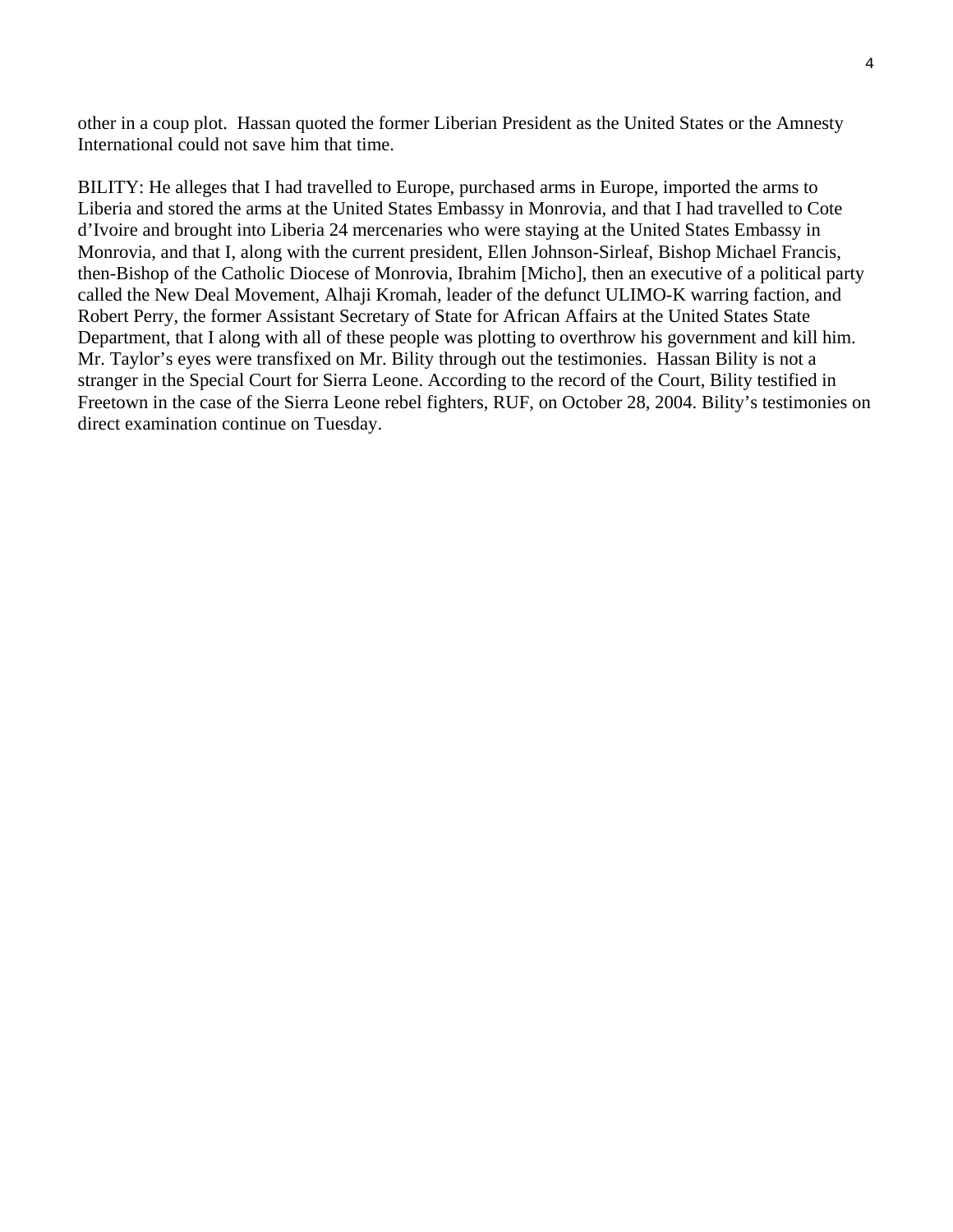# Charlestaylortrial.org

Monday, 12 January 2009

## **Court Resumes After Christmas and New Year Recess**

85th Prosecution Witness, Liberian Journalist Hassan Bilitay Testifies Against Charles Taylor

Due to technical problems with the live straeming of the trial, certain portions of the witness's testimony were not recorded in today's session.

10:00am: After the Christmas and New Year recess, the trial of Charles Taylor resumed today Monday January 12, 2009. The judges and lawyers from both prosecution and defence exchanged Christmas and New Year courtesie among themselves before the witness was led in evidence.

Prosecution counsel Mr. Christopher Santora commenced the examination of the 85th prosecution witness, Liberian journalist Hassan Bilitay. In October 2004, Mr. Bilitay also testified againts RUF accused persons before the Special Court for Sierra Leone in Freetown. Today, he commenced his testimony against his former head of state, Charles Taylor.

In his testimony, Mr. Bilitay asserted that while serving as head of state of Liberia, Mr. Taylor had an indisputable record of torturing civilians. He stated that he himself personally suffered arrests and mistreatments from Taylor's security forces for writing and publishing articles about Liberian involvement in the conflict in Sierra Leone.

Mr. Bilitay testified that he first got into trouble with Mr. Taylor in August 1997 when he wrote an editorial in his National Newspaper entitled "Who is the Judas in ECOWAS?" The editorial, he said questioned the sincerity of the Liberian government under Charles Taylor to work with other West African leaders to resolve the conflict in Sierra Leone. Mr. Bilitay said that upon the publication of the editorial, armed police officers, led by the former Assistant Director of Police Sahr Gborlie stormed his office with Rocket Propelled Grenades (RPG) and other deadly weapons. He said he was taken to the headquarters of Taylor's National Patriotic Party where he was seriously warned by Taylor himself. He said that Taylor warned him to stop publishing stories in his newspaper that would undermine his government and expose him to ridicule. He said Taylor told him that whatever relationship he had with fighters in Sierra Leone was his personal business.

Mr. Bilitay told the court that he was arrested for the second time when he wrote an article in his National Newspaper entitled "In Sierra Leone, Who is Government Supporting, Junta or Democracy?" He said that the article questioned why the Liberian government was not represented in Nigeria for talks held by West African leaders to resolve the crisis in Sierra Leone. The witness said that he was arretsed and beaten by police officers using gun butts, battons and other materials. Asked if he knew the police officers by name, the witness said he only recognized their faces.

Mr. Bilitay testified that he suffered a total of six arrests, during which he was tortured by state security officers for publishing articles that the Taylor government found offensive. Among the articles he published were "Police-ECOMOG Clash", which refered to a fight between the Liberian National Police and ECOMOG soldiers in Liberia. He said he also wrote another article entitled "Good or Evil", which questioned the government's state of emergency powers. The witness said he also wrote another article which he sent to Amnesty International about the sexual abuse of Sierra Leonean refugees in Liberia.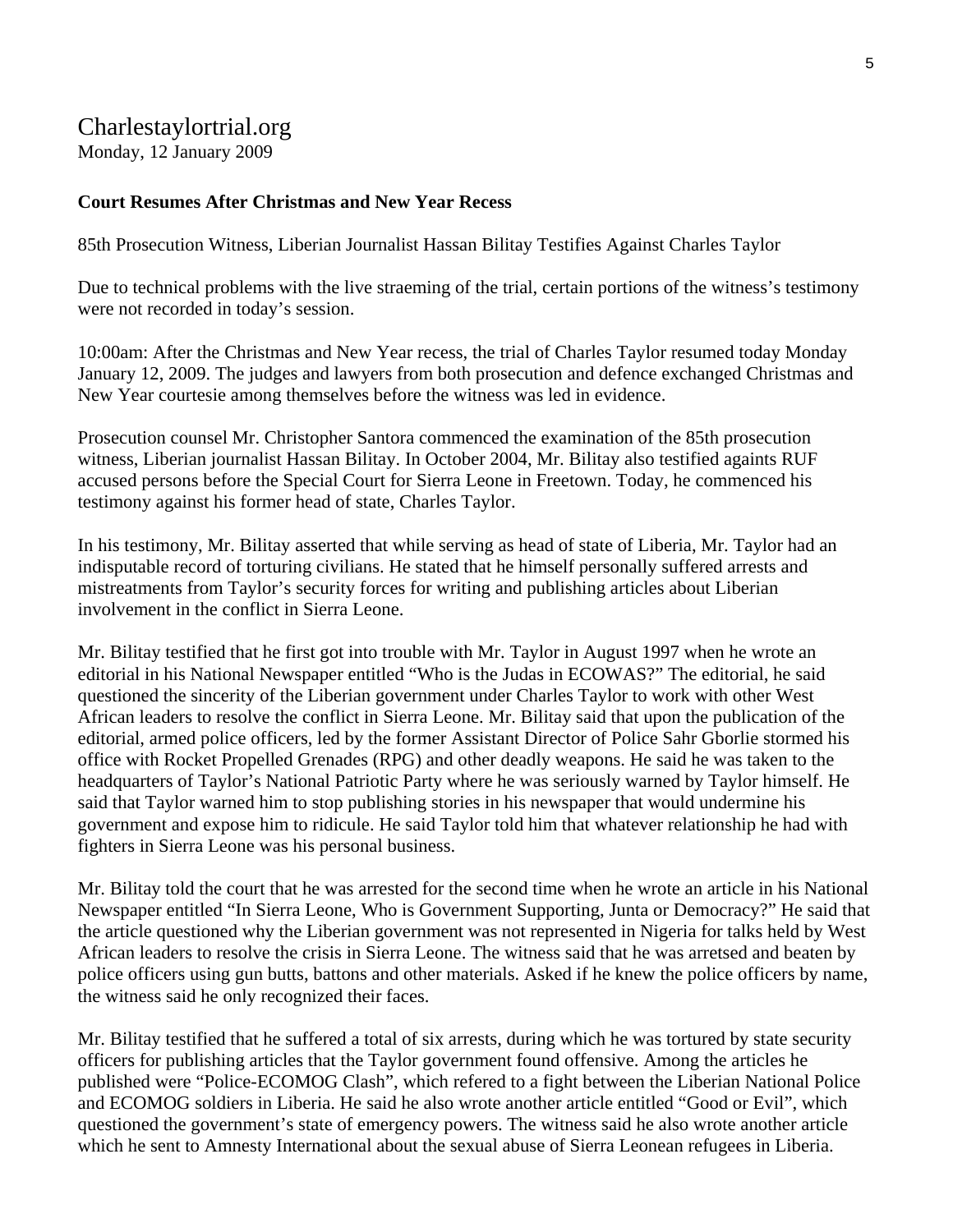Mr. Bilitay said that his final arrest took him to Mr. Taylor who accused him of being involved in subversive activities. He said Mr. Taylor accused him of having travelled to Europe to purchase arms and ammunition which he had stored in the US Embassy in Monrovia. He said Taylor accused him of having transported 24 mercenaries from Ivory Coast into Liberia. According to the witness, Taylor told him he had plotted to overthrow his government together with current Liberian president Ellen Johnson Sirleef, Catholic Bishop Michael Francis, executive member of the New Deal Movement political party Ibrahim Mitchel, leader of ULIMO-K Alhaji Kromah and former Secretary of State for African Affairs at the US Embassy in Liberia Robert Perry.

Court adjourned for the day and the witness is set to continue his testimony tomorrow Tuesday January 13, 2009.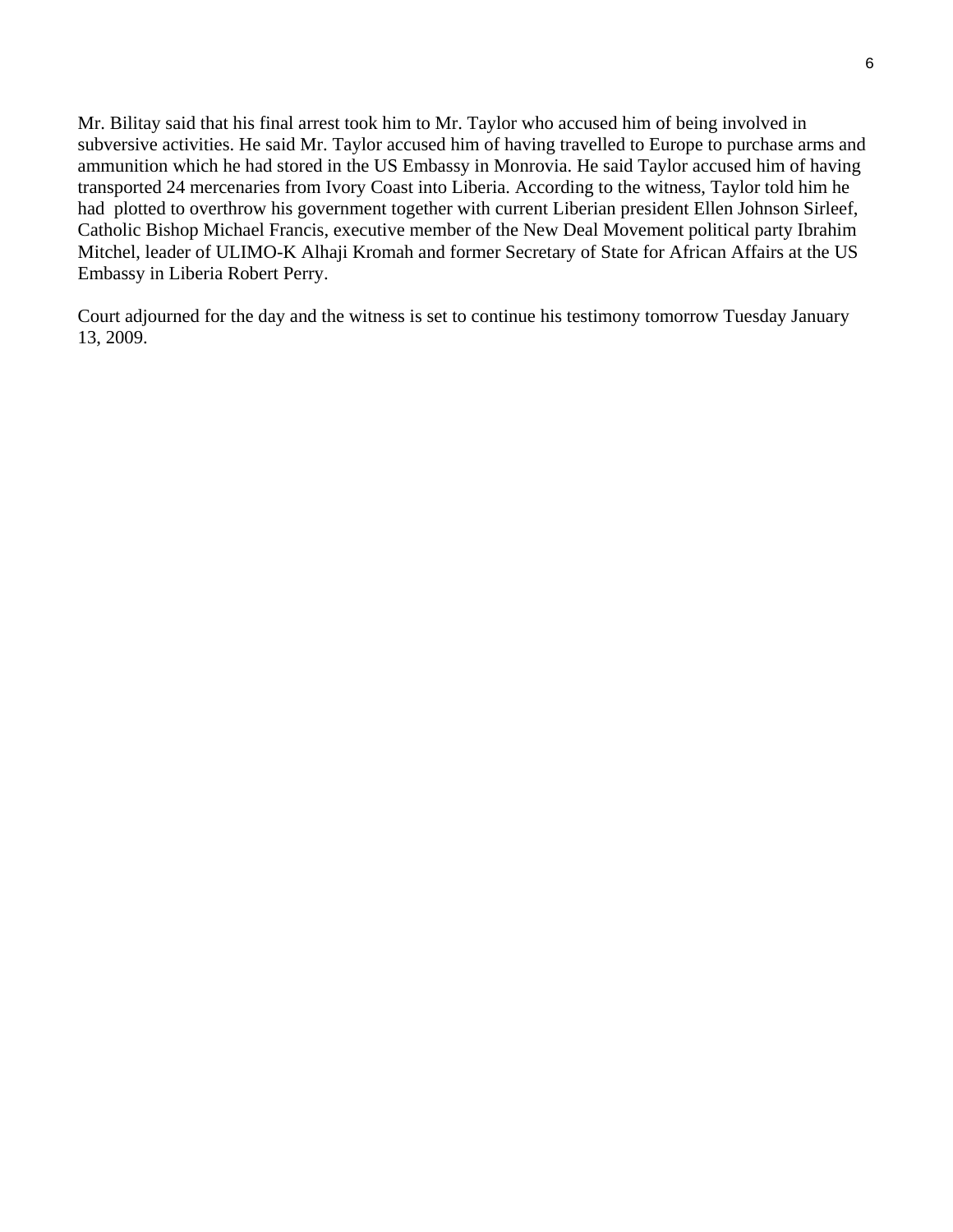

United Nations Mission in Liberia (UNMIL)

## **UNMIL Public Information Office Complete Media Summaries 12 January 2009**

*[The media summaries and press clips do not necessarily represent the views of UNMIL.]* 

#### **Newspaper Summary**

#### **ECOWAS Suspends Guinea**

(The News, The Monitor, The Inquirer, the Informer)

- ECOWAS leaders yesterday made good its threat to discourage future military coups in the sub-region when it formally suspended Guinea from its fold until constitutional government is restored.
- The suspension was handed down over in a communiqué issued by the extra-ordinary summit of ECOWAS Heads of State which took place at the instance of President Umaru Yar'Adua, in Abuja the nations capital.
- In a communiqué issued by the extraordinary summit of Economic Community of West African States (ECOWAS) Heads of State and Government at the end of the meeting, ECOWAS leaders said the punitive action is "to impress it on the military authorities in Guinea the imperative of returning the country to constitutional democracy as quickly as practicable."
- It will be recalled that Guinea had earlier in the wake of the coup de'tat been suspended by the African Union (AU).
- Yesterday's extraordinary session of the sub-regional body was attended by many heads of state and governments in the sub region.
- Among those in attendance at the meeting at the Congress Hall of Transcorp Hilton Hotel, Abuja, were the presidents of Nigeria, Liberia, Cote d'Ivoire, Togo, Gambia, Burkina Faso, Ghana and Sierra Leone. The Prime Minister of Niger Republic was also present while the other countries were represented.
- According to the communiqué, which was read by ECOWAS Executive Secretary, Dr. Ibn Chambas, the body after careful consideration of all the reports and recommendations before it, condemned the coup in conformity with the provision of protocol A/SP1/12/01 on democracy and good governance. In consonance with the principled position of ECOWAS against unconstitutional accession to or maintenance of power, it therefore suspended Guinea from its fold until constitutional order is restored in the country. The regional body however assured the country of its support in its effort to restore democratic rule. It also promised to sustain dialogue with the junta government with the aim to fast-track the return of democratic government.

# **Senator Johnson alarms over "confidential" TRC document – Vows to resist**

(National Chronicle)

- Former rebel leader Prince Johnson has revealed what he considers a secret document prepared by the truth commission to indict all former warring faction leaders for war crimes.
- Retired General Johnson, who is now a Senator for Nimba County, alleged the document contains the names of faction leaders and senior commanders.
- He told reporters more than 150-names of leaders and senior commanders of his former INPFL, ULIMO, NPFL, LURD, LPC and MODEL are on the list.
- Retired General Johnson appealed to the civil society community and well-meaning Liberians to intervene because the former faction leaders would resist any attempt to arrest them.
- According to Senator Johnson, the document is labelled 'confidential' and is a draft recommendation of the TRC to be officially submitted in June this year.
- The Nimba County Senator also clarified that from his source, President Sirleaf is not aware of the draft and appealed to the President to abort what he sees as 'potential trouble.'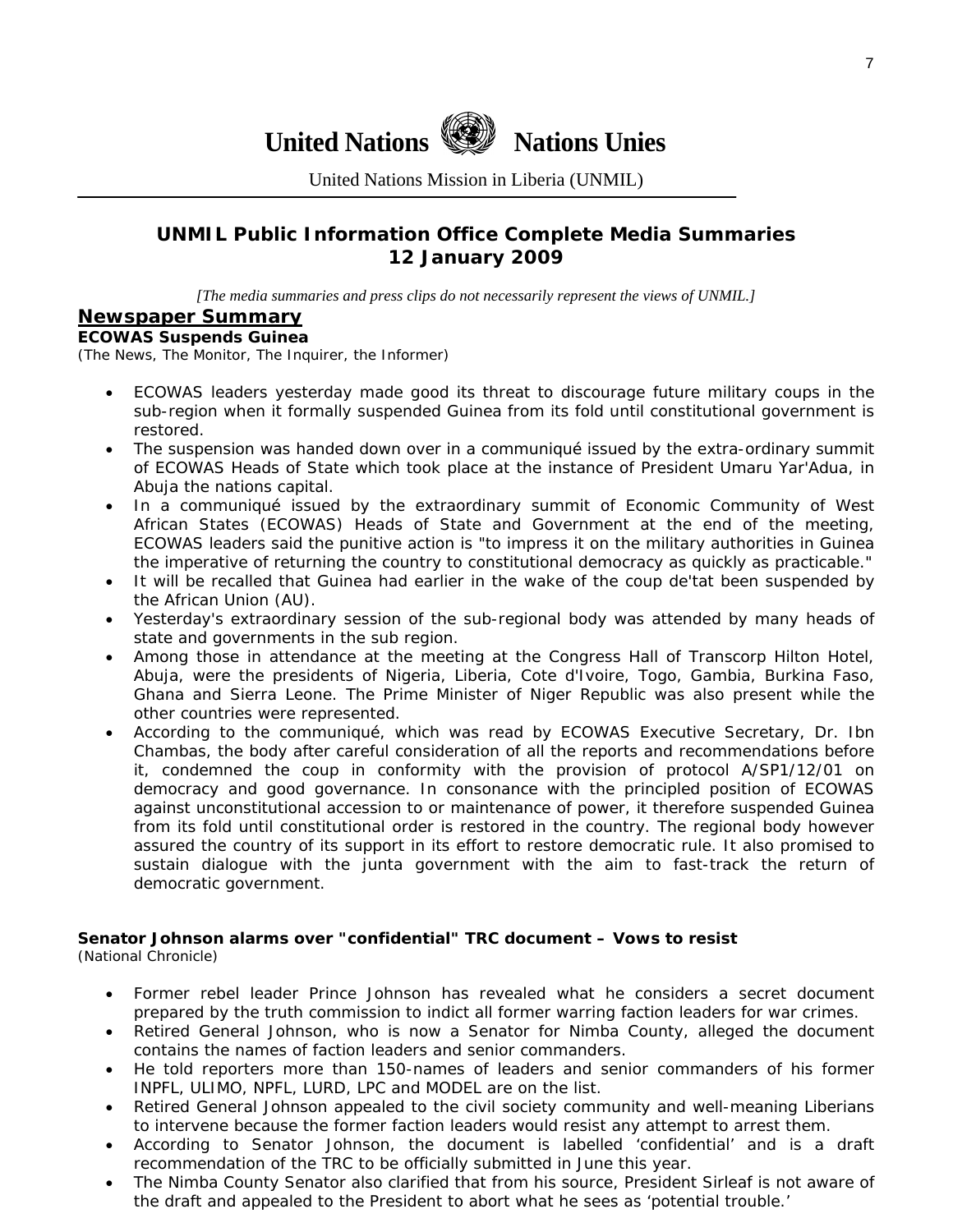- When contacted, the Communication Officer of the TRC said assertion by Senator Johnson is strange and surprising to the commission.
- Mr. James Kpargoi however, said at this stage of the TRC process, all reports of the truth commission are confidential.
- He said the reports will remain confidential until June when the TRC finally compiles and submits its findings and recommendation.

#### **Ex-Liberian dictator's son sentenced to 97 years in US jail**

(Daily Observer, National Chronicle, Liberian Express, New Vision, The Monitor)

- "Chuckie" Taylor, son of former Liberian president Charles Taylor, was sentenced in a US federal court Friday to 97 years in prison for torturing and killing people in Liberia.
- Charles McArthur Emmanuel Taylor, 31, a US citizen also known as "Chuckie," was found guilty in October of crimes committed while he was the head of Liberia's anti-terrorist services during his father's 1997-2003 rule.
- Judge Cecilia Altonaga said there was no reason for a reduced, 20-year sentence requested by the defense, instead insisting "1,164 months in prison is the appropriate sentence" for crimes of "universally condemned torture."

#### **Chief Zoe gives Testimonies in Timor Massacre**

(Daily Observer)

• Chief Zanzan Karwa, National Traditional Chief Zoe (NTCZ) of Liberia, last Friday, January 9, 2009, told Criminal Court 'B' at the Temple of Justice that the dispute in which 14 persons were killed was not between Senator Roland C. Kaine and Charles Bennie, but rather between A. Y. Kollie and Bennie.

#### **Armed Robbers Hit Central Monrovia**

(The News, The Monitor, The Inquirer, the Informer)

- Another of group cutlass-wielding thugs attacked a resident of Bye- Pass/Slipway community and wounded one Joe Bryant, 27.
- This comes in the wake of a recent raid of suspected hide-outs of several suspected armed bandits on the outskirts of Monrovia by the Emergency Response Unit (ERU) of the Liberia National Police (LNP),

# **Radio Summary**

**Local Media – Radio Veritas** *(News monitored today at 9:45 am)* **Senator Johnson Suspects he Might be Indicted for War Crimes**  (*Also reported on Star Radio, Sky F.M., Truth F.M. and ELBC*)

#### **President Sirleaf Gives Position on Guinean Crisis**

- President Ellen Johnson Sirleaf has commended the Economic Community of West African States (ECOWAS) for engaging the ruling CNDD military junta in Guinea, while rejecting the coup d'etat which brought them to power. She has also expressed the delight that the twoyear limit put forward by the military junta as the period for returning the country to constitutional rule is working towards being reduced.
- The Liberian leader spoke during the closed session of the ECOWAS Heads of State and Government's Extraordinary Summit held today in Abuja, Nigeria. The Summit was convened to examine the latest developments in Guinea, following the death of General Lansana Conte, considering in particular the military takeover of government.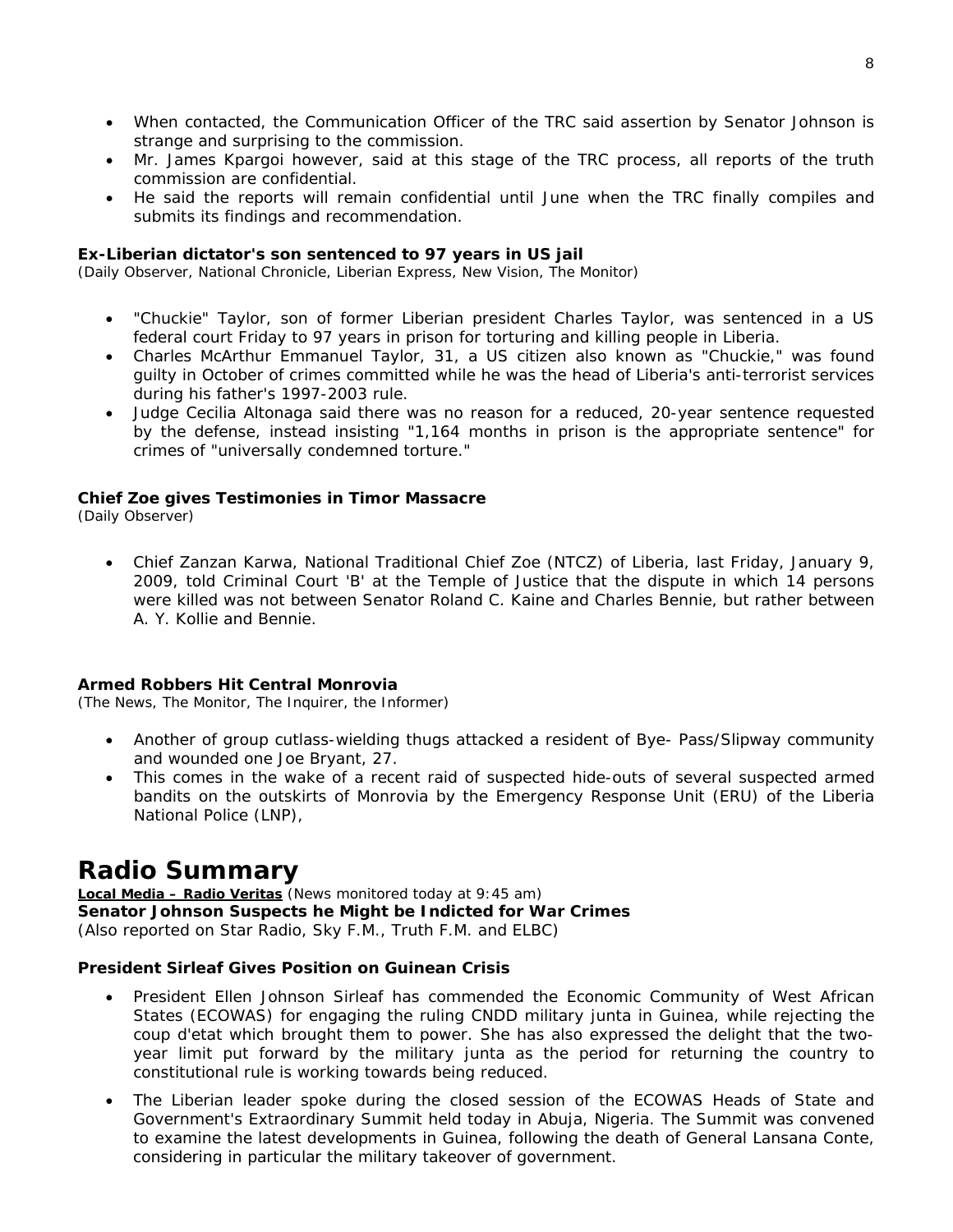- The President said Liberia is aware of the danger that will arise if the Guinean issue is not properly addressed, stressing that ECOWAS needs to act so as not to revert to sub-regional war. She said the placement of political sanctions on Guinea thereby barring the West African nation from attending all ECOWAS Heads of States and ministerial meetings is in the right direction.
- She called for care to be taken before economic sanctions on Guinea are put in place, saying it could further worsen the situation and called on ECOWAS to work with the international community to support Guinea to organize free and fair elections. The President finally disagreed with the ECOWAS Council of Ministers' call for the international community to be encouraged to place general sanctions on Guinea noting that such an action would be detrimental in the long run.

(*Also reported on Star Radio, Sky F.M., Truth F.M. and ELBC*)

## **Star Radio***(News monitored today at 9:00 am)* **Leader Urges Economic Scale Up At Paris Conference On New Capitalism**

- An international conference on the global economic crisis has ended in the French capital, Paris, with a call by Liberian President Ellen Johnson Sirleaf urging financial institutions and the world's leading economies to focus on finding practical solutions to the economic challenges facing the world.
- The debate, President Johnson Sirleaf cautioned, should not be framed around extreme forms of ideology, a return to closed markets or markets heavily controlled by the state.
- According to an Executive Mansion dispatch from Paris, the Liberian leader expressed concerns about the closing of financial markets as investors become intensely risk conscious.
- She stressed that most developing countries are just beginning to reap the benefits of foreign investment or stronger competition. "I worry about the break in the development momentum of Africa where for many countries, the benefit of sustained economic reform, and private sector led growth are just beginning to be felt," the Liberian President noted.

\*\*\*\*\*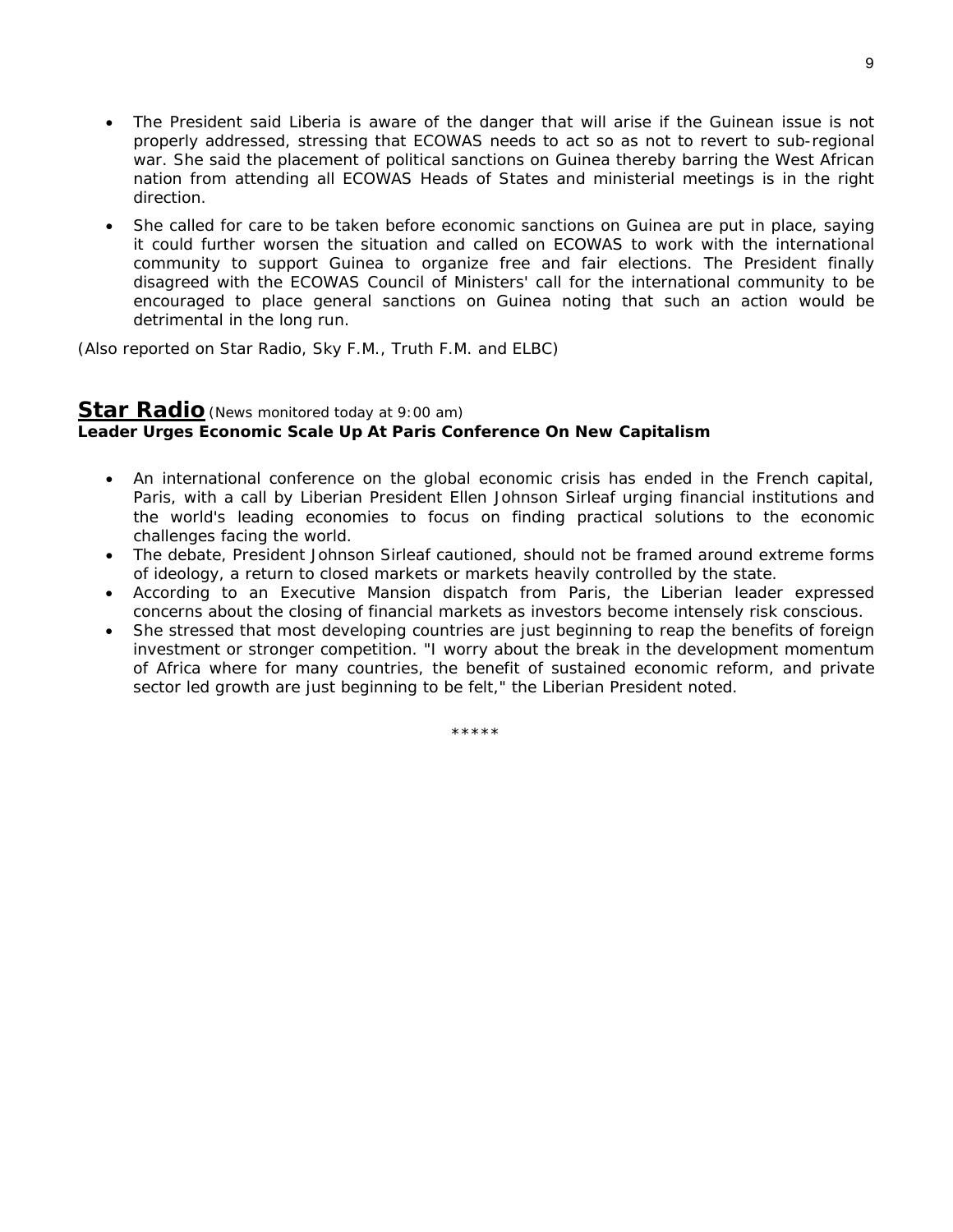Reuters Monday, 12 January 2009

## **Congo's Bemba accused at Hague of ordering rape**

### By Reed Stevenson

THE HAGUE, Jan 12 (Reuters) - International Criminal Court prosecutors accused former Congolese rebel warlord Jean-Pierre Bemba of ordering mass rape to terrorise civilians at a hearing on Monday to decide whether he will face trial.

Bemba, 46, faces three counts of crimes against humanity and five counts of war crimes, and is the highest-profile suspect to date brought before the world's first permanent war crimes court, set up in 2002.

Bemba is accused of leading rebels from Democratic Republic of Congo in a campaign of torture, rape and murder in neighbouring Central African Republic. He was arrested in Belgium last May.

The hearing on Monday was to decide whether there was enough evidence to proceed with a trial. Bemba denies the charges.

The charges focus on the period between 2002 and 2003 when Ange-Felix Patasse, president of the Central African Republic at the time, asked Bemba's Congolese Liberation Movement to put down coup attempts in his country.

"Bemba's men went from house to house, pillaging and raping mothers, wives and daughters," said prosecutor Petra Kneuer.

Bemba's troops were instructed to "traumatise and terrorise" the population to prevent them from supporting any resistance against Patasse, the prosecution said.

"To do this, he (Bemba) chose rape as his main method," Kneuer said.

A representative of victims described in detail how a district chief in the capital of Bangui was raped for four hours in front of his wife and children before troops turned to them.

Defence lawyer Karim Asad Ahmad Khan rejected the prosecution's claims against Bemba, arguing that he cannot be held responsible for crimes committed by his troops because they were under the "command and control" of Patasse's government.

"Uniforms, food and money were all provided to MLC troops, not by authorities in the Democratic Republic of Congo, not by Mr. Bemba, ... but by the head of state of the Central African Republic," Khan said, adding the prosecution "failed to establish intent and knowledge."

After the four-day pretrial confirmation of charges hearing, the three-judge panel led by Ekaterina Trendafilova has 60 days to decide whether to go forward with the trial.

Bemba, who served as a vice-president to Joseph Kabila in the post-war transition after Congo's 1998- 2003 war, is being held at a detention centre near The Hague.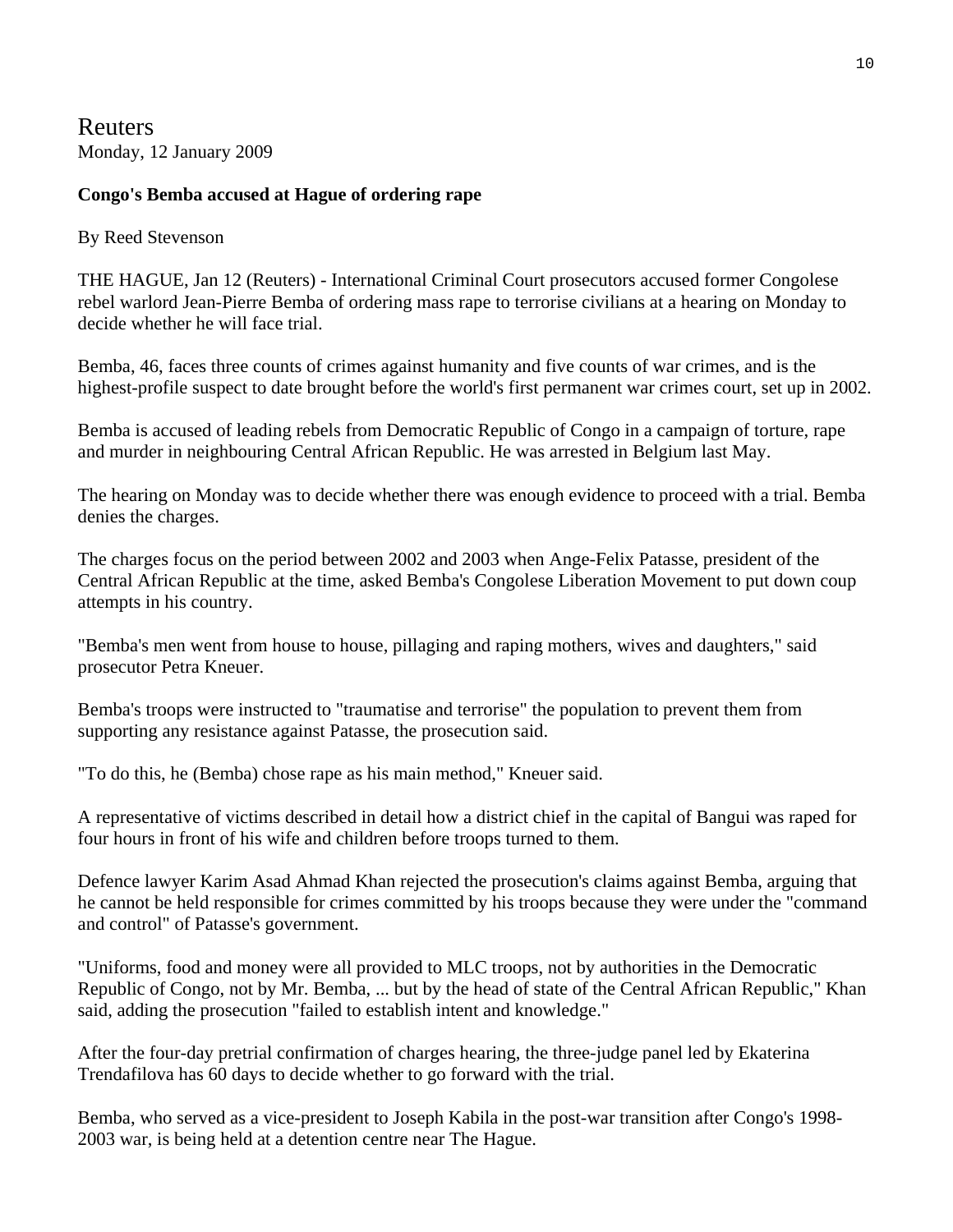Bemba fled into exile in Portugal in 2007, saying he feared for his life in Congo. His fighters had battled in the streets of Kinshasa with Kabila's presidential guards in clashes that killed several hundred.

Bemba, appearing in court in a navy suit and blue tie, occasionally took notes and passed messages to defence lawyers sitting nearby as he chewed gum.

He joins former Congolese militia Leader Thomas Lubanga and two other alleged Congolese warlords also indicted by the ICC. Former Liberian President Charles Taylor, who is being held in the same detention centre but tried by the separate U.N.-backed Special Court for Sierra Leone.

Last month, Central African Republic's President Francois Bozize agreed at talks to negotiate with rebel and opposition leaders on a consensus government. Patasse, ousted by Bozize in a 2003 coup, was among those who took part in the discussion.